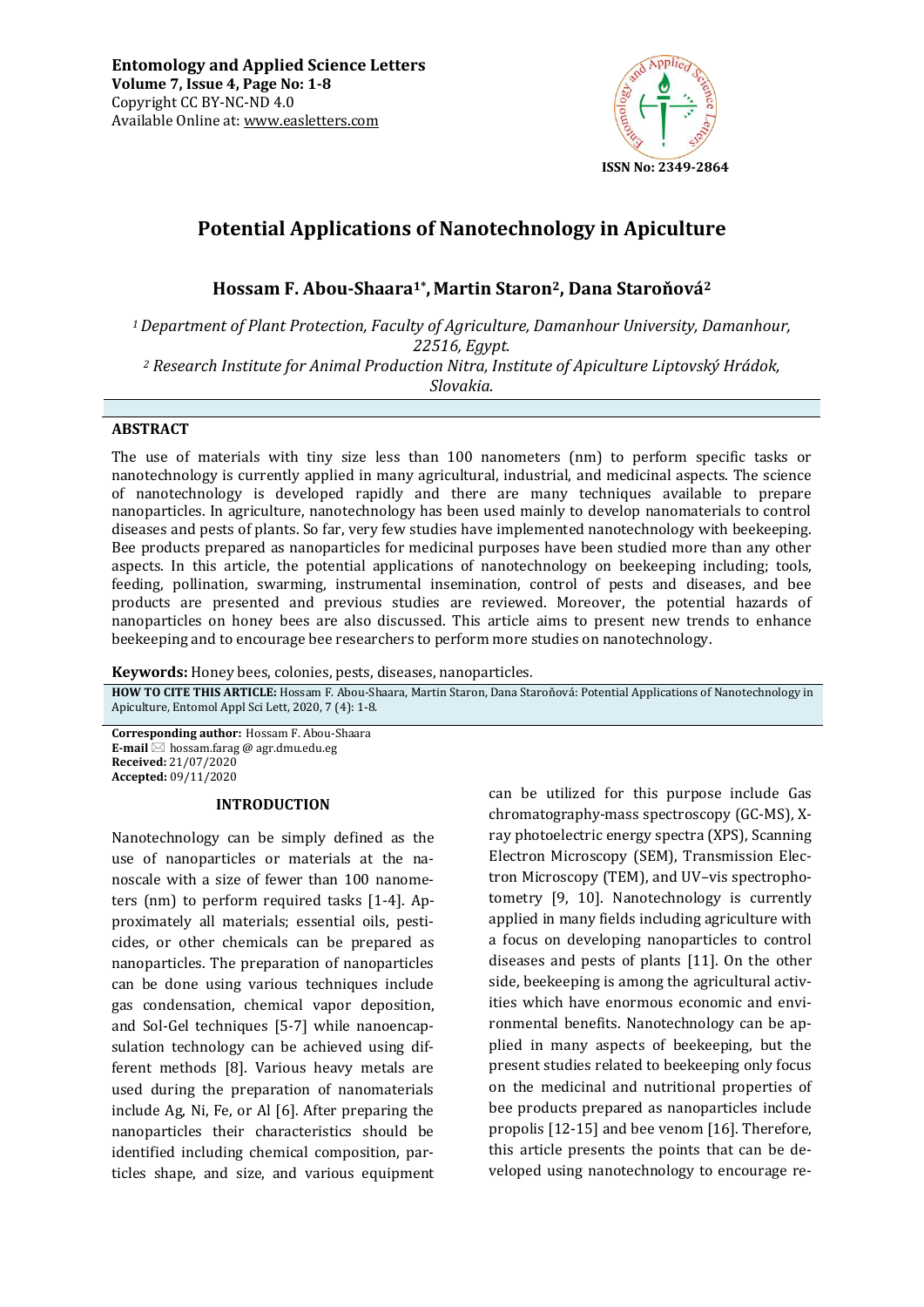searchers to perform more investigations to enhance beekeeping.

#### **METHODS**

This study depends on reviewing the available publications related to the use of nanotechnology in beekeeping. So, all aspects related to beekeeping were considered during writing and revision of the manuscript. The reviewed papers were classified into categories: beekeeping tools, feeding, pollination, swarming, instrumental insemination, honey bee pests, honey bee diseases, and honey bee products. These categories approximately represent all aspects of beekeeping. Directions for future studies were also presented in each section. The results section was added to present the reviewed papers followed by a section to discuss the potential hazards of nanomaterials on honey bees. It is known that some heavy metals can be used during the preparation of the nanomaterials. Thus, the discussion section covered this point. Moreover, a general conclusion was presented in light of the reviewed papers. Indeed, relatively few publications are available on this topic.

#### **RESULTS**

#### **Beekeeping tools**

Many tools are very necessary for beekeeping. These tools include beehives, smokers, hive tools, pollen and propolis traps [17, 18], bee venom collectors [19-21], and traps for bee pests [22]. Many materials are used to make these tools including; plastic, metals, wood, or fibers. On the other side, nanotechnology has many industrial applications to boost the properties of manufactured tools to tolerate hot or cold weather, and to be stronger, and to bear heavy work. For example, wall painting with silica-containing nano-composite emulsion showed high performance and solvent resistance [23]. Therefore, nanotechnology can be utilized to make better beekeeping tools. For example, beehives can be painted with specific materials to protect them from sun, rain, or unsuitable conditions. Beehives provided with insulation showed higher performance than control hives under high-temperature conditions [24]. It is expected that using hives coated with specific nanoparticle insulators will have better

performance and productivity than those coated with traditional insulators. All beekeeping tools can be enhanced either if coated or made from specific materials utilizing nanotechnology to be strong and suitable for various environmental conditions. Especially, climate change and the elevation of temperature are serious threats to beekeeping [25]. Additionally, beehives can be painted using hygienic materials to save the health of honey bees. Such hygienic materials can be developed utilizing nanotechnology. High growth rates of applied bacteria, detection of disease symptoms, and reduction in bee population were detected in uncoated hives while nano-silver coated hives showed efficacy to protect bees against diseases [26]. Studies are highly required to enhance the properties of beekeeping tools which greatly help the development of beekeeping.

#### **Feeding**

Honey bees depend mainly on nectar and pollen for feeding [27, 28]. Beekeepers tend to supply bee colonies with artificial feeding when few or no natural flowering plants are available. This artificial feeding is divided into two categories; sugar feeding and protein feeding. Sugar feeding is necessary for the survival of colonies especially during winter and can be prepared using different materials including honey, sugar, and water [29]. Protein feeding depends on using pollens or pollen alternatives [30, 31]. The poor feeding can cause problems to honey bees and increases the susceptibility to diseases [32, 33]. It is expected that food prepared as nanoparticles can have different properties than its normal form. This may lead to enhance the health and the digestive ability of honey bees. Therefore, studies are needed to utilize nanotechnology to prepare nano-food for honey bees especially if mixed with specific medications against gut or hemolymph pathogens.

#### **Pollination**

Pollination is very essential for many plants and honey bees are the major pollinators to many crops [34]. It is possible to use some chemicals to attract the forager bees to specific plants or to regulate foraging activity [35-37]. The properties of such chemicals including pheromones or attractants can be enhanced if prepared as nanoparticles. The pheromones prepared as nano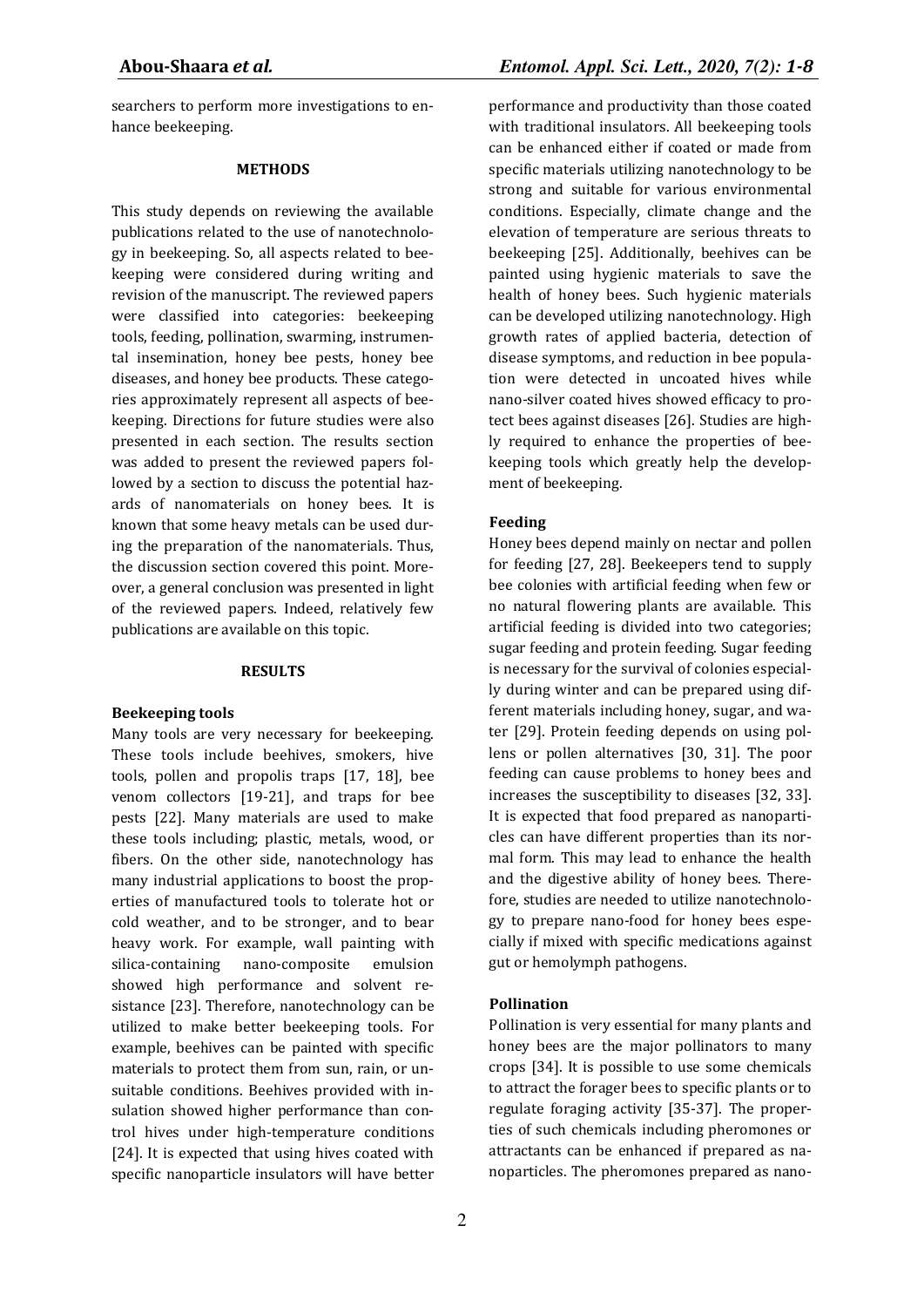particles showed efficacy in some studies, for example, chitosan nano‐conjugated pheromone showed the ability to manipulating reproduction in fish [38]. Future studies on regulating foraging activity and pollination are recommended.

## **Swarming**

Swarming is very essential for the reproduction of colonies. Natural swarming is considered a problem for beekeepers because it can weaken the colonies especially mother queens are mostly lost. Therefore, it is important to catch bee swarms utilizing some methods include swarm lures, especially pheromones have an essential role in swarming [39, 40]. Preparing swarm lures as nanoparticles can attract swarms effectively and the validity of these lures can be extended due to the changes in properties than traditional lures.

## **Instrumental insemination**

Queen mating naturally occurs in the air and at specific areas known as drone congregation areas (DCAs) [41, 42] without human control. Thus, instrumental insemination is an essential technique to control the mating of honey bee queens [43]. The major steps of instrumental insemination depend on collecting semen from drones, narcotizing the virgin queens, and injecting the semen inside the queens using specific tools [44]. Nanotechnology can be utilized to enhance the hygienic and physical properties of instrumental insemination tools. Molecular-based targeting of cells through safe and biocompatible magnetic nanoparticles bring new possibilities in a selection of damaged spermatozoa from boar semen [45]. Nanopurification can be used as a non-invasive approach to epigenetic-based sperm selection [46]. A similar combination of biomolecular technology and nanotechnology could be used in drones' semen purification. Also, it could be a way to select sperms which are not from the bee queen's drones out of an insemination dose (genetic paternity purification).

#### **Honey bee pests**

Some hornets, beetles, and moths can attack beehives for feeding on bees or wax and stored food. These pests are geographically distributed and their damages to colonies varied from one country to another. Hornets especially from the

*Vespa* genus attack flying adult bees and can invade colonies to feed on honey and bees. The invasion of new *Vespa* hornets, *Vespa velutina*, in some parts of Europe has been recently reported [47, 48]. Small hive beetles are very dangerous to bee colonies and are existed in some African, European, American, and Asian countries [49, 50]. Also, wax moths are serious pests to bee colonies, and they can destroy wax combs either inside or outside the hives [51]. Nanotechnology can be utilized to develop attractant to these pests to trap them especially various trap types with baits are available to bee pests [22, 52, 53]. Additionally, some herbal extracts and essential oils showed efficacy against wax moths [54], and some volatiles against small hive beetles [55]. These extracts can be prepared as nanoparticles to enhance their efficacy. These points require further investigations.

## **Mites and honey bee diseases**

Some mite species attack honey bees to feed on their hemolymph. *Varroa* mites, *Varroa destructor*, attack immature and mature stages [56] while *Tropilaelaps* mites attack only immature stages [57]. Honey bees can also be infected with some bacterial, viral, *Nosema,* and fungal diseases [58, 59]. Previous studies on plant diseases have shown that nanomaterials have more efficacy than traditional ones [10, 60]. The control of these mites and some diseases can be accomplished with various techniques and materials include herbal extracts of plants and propolis or essential oils [61-65]. The efficacy of these materials can be enhanced if prepared as nanoparticles. Nanosilver 25 ppm added to bee feeding showed the ability to decrease the number of *Nosema* spores under laboratory conditions [66]. More investigations are recommended to find out developed and safe materials to control mites and diseases of honey bees. Labelfree colorimetric nanodiagnostic method can be used for direct detection of unamplified *Melissococcus plutonius* DNA (the cause of European Foulbrood or EFB) using unmodified gold nanoparticles; therefore it is possible to detect the specific EFB pathogen quickly and exactly [67]. A similar principle can be used for the diagnostic of many diseases especially American Foulbrood (AFB) which presents a huge problem to honey bee colonies.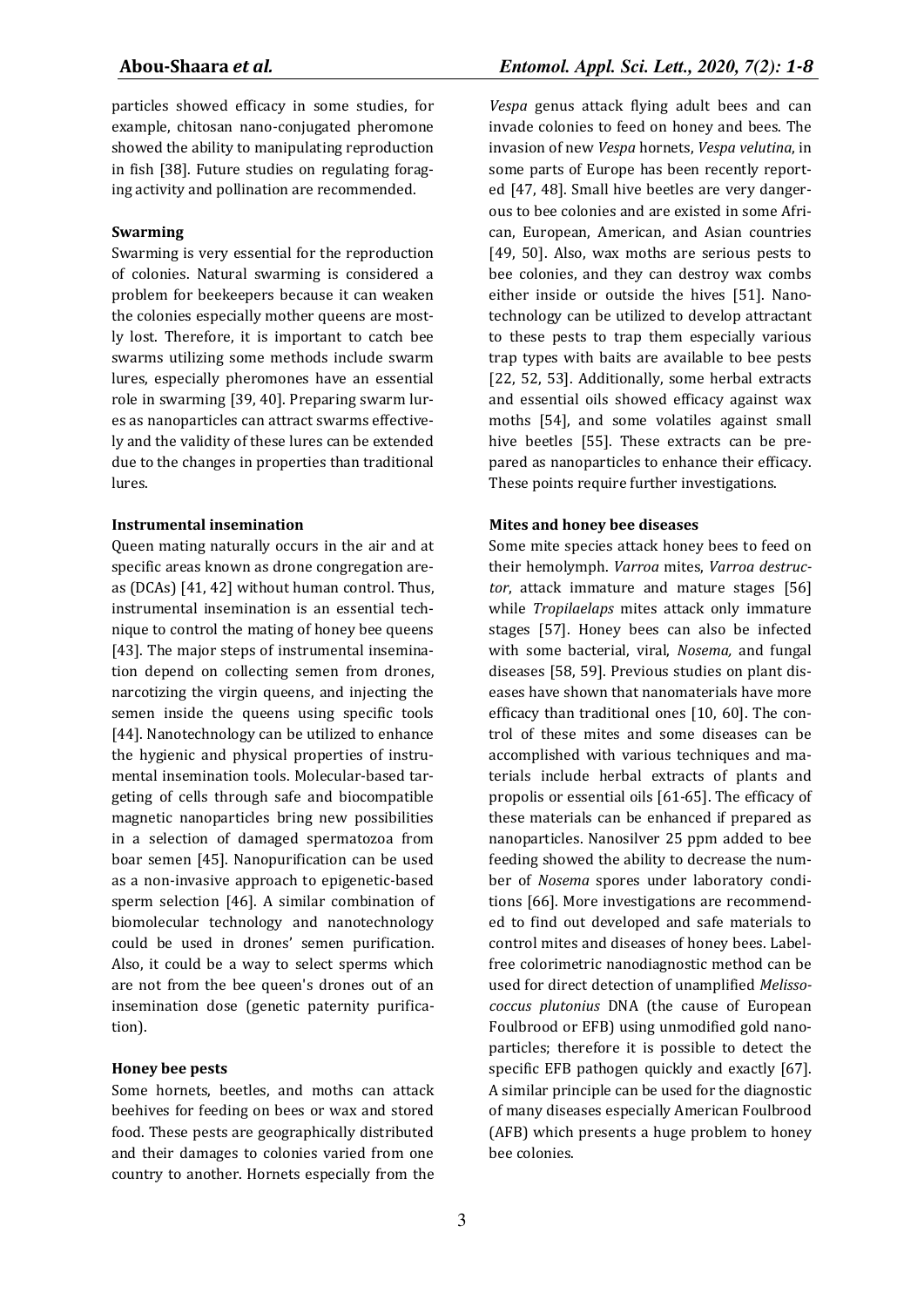## **Honey bee products**

Beekeepers can produce many valuable products (honey, pollen, royal jelly, beeswax, bee venom, and propolis) from bee colonies. The marketing of these products constitutes the main income source for most beekeepers. Fortunately, these products are used as human food and for medicinal purposes and can be used for industrial purposes especially beeswax. The marketing value of bee products can be increased if their efficacy is enhanced. Nanotechnology can help to improve the properties of bee products, for example using propolis as a nanofood to treat cancer [12], the nano-propolis showed more effective antimicrobial activity than Chinese propolis [13], propolis-loaded nano-in-microparticles showed enhanced anticancer activity [15]. Also, bee venom loaded chitosan nanoparticles showed efficacy against amoebiasis [68], and melittin nano-liposomes showed the ability to inhibit the survival of hepatocellular carcinoma (HCC) cells [16]. More studies are required on bee products prepared as nanoparticles to prove their efficacy against human and animal diseases, and indirectly to increase the marketing value.

#### **DISCUSSION**

Currently, there are many nanoparticles available for application in agriculture. Therefore, it is expected that the agricultural environment becomes polluted with these materials especially heavy metals used in preparing nanoparticles. Some studies showed negative impacts on honey bees include nanosilver 25 ppm added to bee feeding reduced the longevity of workers under laboratory conditions [66], and the high concentrations of ZnO NMs decreased feeding rate [69]. Also, ZnO NMs could cause metabolic impairment (decrease in total protein brain level), decrease in survival, and elevation of AChE and GST activities. That could indicate a significant effect of ZnO NMs on the neuronal system of bees [70]. The toxic effect of  $TiO<sub>2</sub>$ , ZnO-TiO<sub>2</sub>, and Ag-TiO2 nanoparticles on *Apis mellifera* increased along with the increase in the concentration and the exposure time [71]. Cerium (IV) oxide nanoparticles (nCeO2s) caused sublethal changes in bees after chronic oral exposure [72], and the sublethal concentrations of CdO or PbO nanoparticles added to sugar syrup showed

negative impacts on the histological and cellular structure of midgut cells of bee workers [73].

On the other side, acceptable levels of silver without risk to humans were detected in combs and honey from nano-silver coated hives [26], suggesting the safety of using nanomaterials with beekeeping tools. Nanoemulsion of hexanal showed no adverse effect on bees without causing any mortality [74, 75], and no adverse chronic effects on bees exposed to nanosized carbon black and titanium dioxide were detected on enzymatic activity, feeding, and survival [76]. Different concentrations of ZnO nanomaterials showed no impact on the survival of bees or enzymatic activity of glutathione Stransferase and the neurotoxicity biomarker acetylcholinesterase [69]. The residues of nanoparticles in bee products due to the direct applications of nanoparticles on plants have not been widely investigated. It is known that honey bees are utilized as bio-indictor for environmental pollution with different contaminants [77-79]. Thus, honey bees and bee products can be also used to monitor environmental contamination with nanoparticles. More studies either under laboratory or field conditions are required to assess the potential hazards of nanoparticles on bee behaviors, physiology, activities, the productivity of colonies, and on bee diseases and pests. In general, it could be expected that the hazards of these materials are less than traditional pesticides due to the small amounts used during field applications. However, the effects of nanoparticles on honeybees should be fully evaluated before they are incorporated into sustainable agriculture [80].

#### **CONCLUSION**

It is clear that nanotechnology is promising to develop beekeeping and can be applied in many aspects. Researchers are encouraged to perform more studies on applications of nanotechnology in beekeeping and to select the most suitable formulations to accomplish the required tasks. The potential hazards of nanoparticles on honey bees as target or non-target organisms worth additional investigations.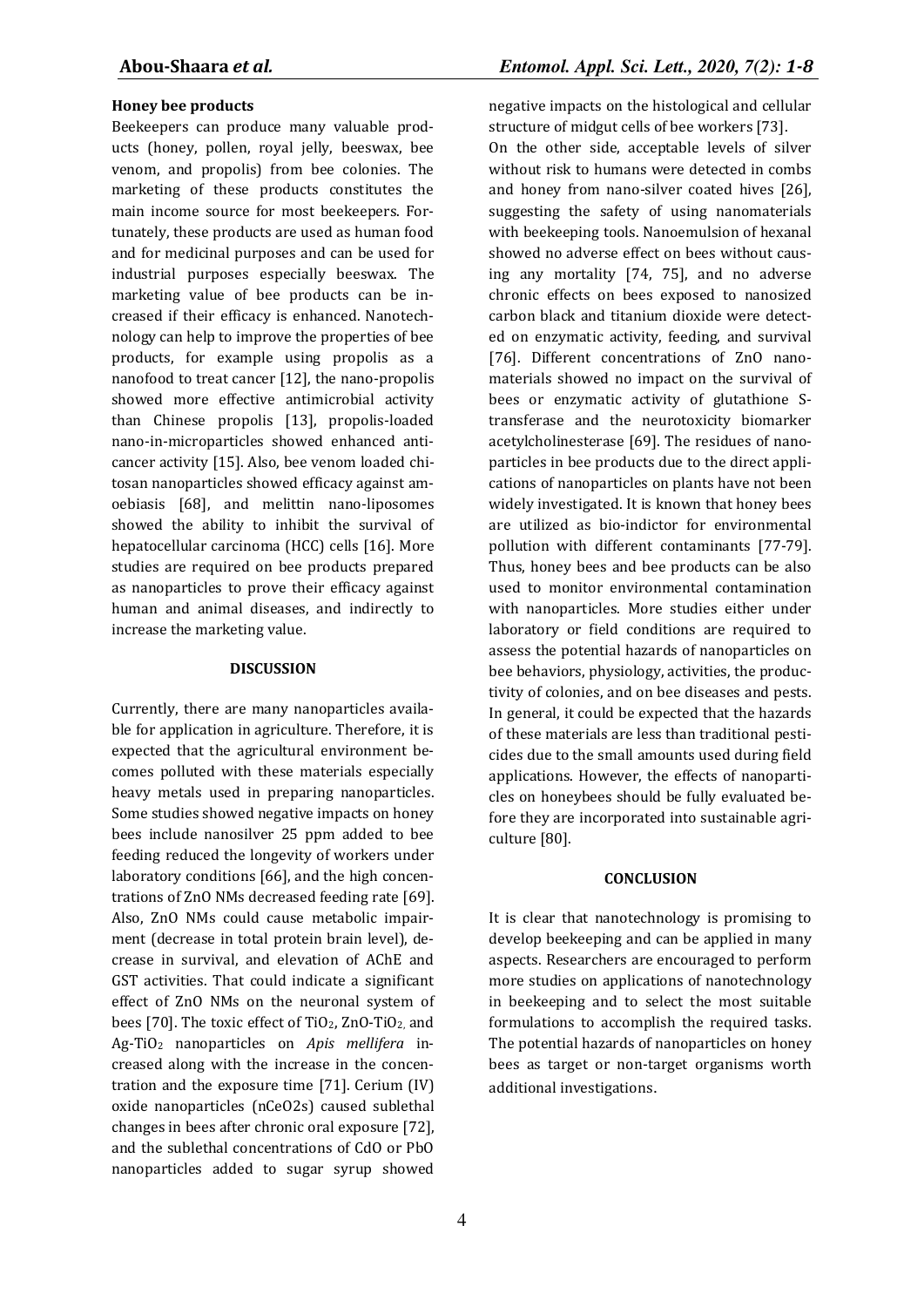# **REFERENCES**

- 1. Hagab RH, Kotp YH, Eissa D. Using nanotechnology for enhancing phosphorus fertilizer use efficiency of peanut bean grown in sandy soils. J. Adv. Pharm. Educ. Res. 2018;8(3):59-67.
- 2. Mahmoud ZH, Falih MS, Khalaf OE, Farhan MA, Ali FK. Photosynthesis of AgBr Doping TiO2 Nanoparticles and degradation of reactive red 120 dye. J. Adv. Pharm. Educ. Res. 2018;8(4):51-55.
- 3. Al-Ghamdi M, Aly M M, Sheshtawi R M. Antimicrobial Activities of Different Novel Chitosan-Collagen Nanocomposite Films Against Some Bacterial Pathogens. Int. J. Pharm. Phytopharm. Res. 2020;10(1):114- 21.
- 4. Rashid FL, Hadi A, Al-Garah NH, Hashim A. Novel phase change materials, MgO nanoparticles, and water-based nanofluids for thermal energy storage and biomedical applications. Int. J. Pharm. Phytopharm. Res. 2018 Feb 1;8(1):46-56.
- 5. El-Nour KMA, Eftaiha AA, Al-Warthan A, Ammar RA. Synthesis and applications of silver nanoparticles. Arab J Chem 2010; 3:135-140.
- 6. Rajput N. Methods of preparation of nanoparticles-a review. Int J Adv Eng Technol 2015; 7: 1806-1811.
- 7. Pacioni NL, Borsarelli CD, Rey V, Veglia AV. Synthetic Routes for the Preparation of Silver Nanoparticles. In: Alarcon E., Griffith M., Udekwu K. (eds) Silver Nanoparticle Applications. Engineering Materials. Springer, Cham. 2015, Pp: 13-46.
- 8. Bilia AR, Guccione C, Isacchi B, Righeschi C, Firenzuoli F, Bergonzi MC. Essential oils loaded in nanosystems: a developing strategy for a successful therapeutic approach. Evidence-Based Complementary and Alternative Medicine. 2014; http://dx.doi.org/10.1155/2014/651593.
- 9. El-Deeb NM, El-Sherbiny IM, El-Aassara MR, Hafez EE. Novel trend in colon cancer therapy using silver nanoparticles synthesized by honey bee. J Nanomed Nanotechnol. 2015; 6: http://dx.doi.org/10.4172/2157- 7439.1000265
- 10. Abbassy MA, Abdel-Rasoul MA, Nassar AM, Soliman BS. Nematicidal activity of silver nanoparticles of botanical products against root-knot nematode, Meloidogyne incognita. ArchPhytopathol Plant Prot 2017; 8:909-26.
- 11. Saxena A, Jain A, Upadhyay P, Gauba PG. Applications of nanotechnology in Agriculture. J Nanosci Nanoengin Appl 2018; 8: 20-27.
- 12. Kim DM, Lee GD, Aum SH, Kim HJ. Preparation of propolis nanofood and application to human cancer. Biol Pharm Bull 2008; 31:1704-10.
- 13. Jingli YDW, Zhsgg F. Effect of Chinese propolis and nano-propolis on common pathogens in vitro. Chin Pharmacist. 2008; 10: 1167-1169.
- 14. Rassu G, Cossu M, Langasco R, Carta A, Cavalli R, Giunchedi P, Gavini E. Propolis as lipid bioactive nano-carrier for topical nasal drug delivery. Colloids and Surfaces B: Biointerfaces. 2015; 136:908-917.
- 15. Elbaz NM, Khalil IA, Abd-Rabou AA, El-Sherbiny IM. Chitosan-based nano-inmicroparticle carriers for enhanced oral delivery and anticancer activity of propolis. Int J Biol Macromol 2016; 92:254-69.
- 16. Mao J, Liu S, Ai M, Wang Z, Wang D, Li X, Hu K, Gao X, Yang Y. A novel melittin nanoliposome exerted excellent antihepatocellular carcinoma efficacy with better biological safety. J Hematol Oncol 2017; 10:71.
- 17. Sahinler N, Gul A. The effects of propolis production methods and honeybee genotypes on propolis yield. Pak J Biol Sci. 2005;8:1212-4.
- 18. Dimou M, Thrasyvoulou A, Tsirakoglou V. Efficient use of pollen traps to determine the pollen flora used by honey bees. J Apic Res 2006; 45:42-46.
- 19. Fakhimzadeh K. A new device for venom collection and apicultural research. Am Bee J 1990; 130:785-787.
- 20. Brandeburgo MMA. A safe device for extracting venom from honey bees. Bee world 1992; 73:128-130.
- 21. Sanad RE, Mohanny KM. The efficacy of a new modified apparatus for collecting bee venom in relation to some biological aspects of honeybee colonies. J Am Sci 2013; 9: 177- 182.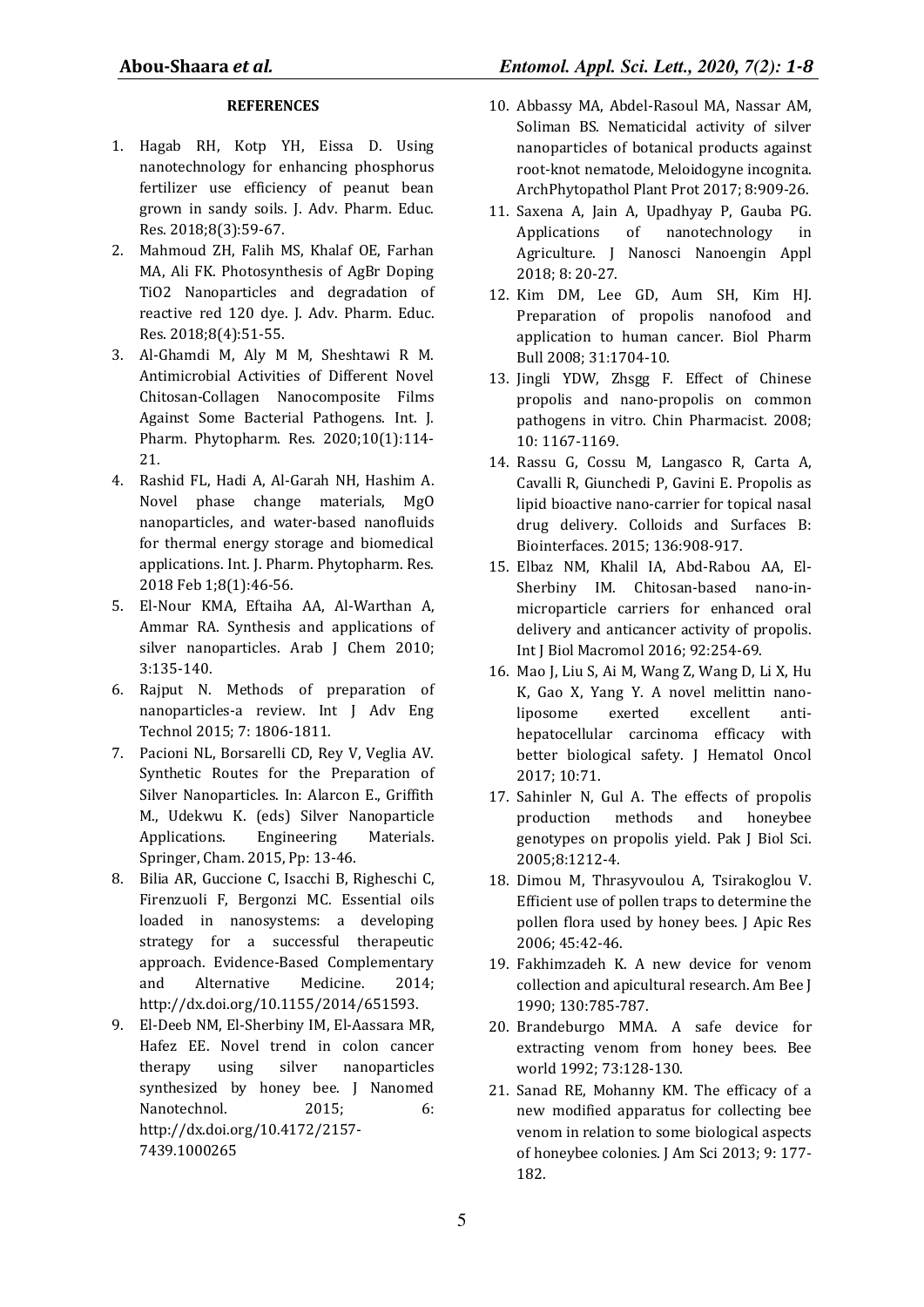- 22. Bacandritsos N, Papanastasiou I, Saitanis C, Roinioti E. Three non-toxic insect traps useful in trapping wasps enemies of honey bees. Bull Insectol 2006; 59:135-45.
- 23. Mizutani T, Arai K, Miyamoto M, Kimura Y. Application of silica-containing nanocomposite emulsion to wall paint: A new environmentally safe paint of high performance. Prog Org Coat 2006; 55:276- 283.
- 24. Abou-Shaara HF, Al-Ghamdi AA, Mohamed AA. Honey bee colonies performance enhance by newly modified beehives. J Apic Sci 2013; 57:45-57.
- 25. Le Conte Y, Navajas M. Climate change: impact on honey bee populations and diseases. Revue Scientifique et Technique-Office International des Epizooties. 2008; 27:499-510.
- 26. Güneş ME, Borum AE, Özakin C, Girişgin AO, Aydin L. A new technic: Efficacy of nanosilver coating of honey bee hives against some microorganisms. U Bee J 2012; 12:23-30.
- 27. Brodschneider R, Crailsheim K. Nutrition and health in honey bees. Apidologie. 2010; 41:278-94.
- 28. Huang Z. Pollen nutrition affects honey bee stress resistance. Terre Arthr Rev 2012; 5:175-89.
- 29. Abou-Shaara HF. Effects of various sugar feeding choices on survival and tolerance of honey bee workers to low temperatures. J Entomol Acarol Res 2017; 49: 6-12.
- 30. Saffari AM, Kevan PG, Atkinson JL. A promising pollen substitute for honey bees. Am Bee J 2004; 144: 230-231.
- 31. DeGrandi-Hoffman G, Wardell G, Ahumada-Segura F, Rinderer T, Danka R, Pettis J. Comparisons of pollen substitute diets for honey bees: consumption rates by colonies and effects on brood and adult populations. J Apic Res 2008; 47:265-70.
- 32. Mattila HR, Otis GW. Influence of pollen diet in spring on development of honey bee (Hymenoptera: Apidae) colonies. J Econ Entomol 2006; 99:604-13.
- 33. DeGrandi-Hoffman G, Chen Y, Huang E, Huang MH. The effect of diet on protein concentration, hypopharyngeal gland development, and virus load in worker

honey bees (Apis mellifera L.). J Insect Physiol 2010; 56:1184-1191.

- 34. Gill RA. The value of honeybee pollination to society. InVI International Symposium on Pollination 288 1990 Aug 27 (pp. 62-68).
- 35. Pankiw T. Brood pheromone regulates foraging activity of honey bees (Hymenoptera: Apidae). J Econ Entomol 2004; 97: 748-751.
- 36. Mott CM, Breed MD. Insulin modifies honeybee worker behavior. Insects. 2012; 3:1084-1092.
- 37. Abou-Shaara HF. The foraging behavior of honey bees, Apis mellifera: a review. Vet Med 2014; 59:1-10.
- 38. Sharma R, Rather MA, Leela RV, Saha H, Purayil SB, Dar SA, Munilkumar S. Preliminary observations on effect of nanoconjugated pheromones on Clarias batrachus (Linnaeus, 1758). Aquacul Res 2014; 45:1415-1420.
- 39. Winston ML, Higo HA, Colley SJ, Pankiw T, Slessor KN. The role of queen mandibular pheromone and colony congestion in honey bee (Apis mellifera L.) reproductive swarming (Hymenoptera: Apidae). J Insect Behav 1991; 4:649-660.
- 40. Schmidt JO. Attraction of reproductive honey bee swarms to artificial nests by Nasonov pheromone. J Chemical Ecol 1994; 20: 1053-1056.
- 41. Moritz RF, Kryger P, Allsopp MH. Competition for royalty in bees. Nature. 1996; 384:522.
- 42. Neumann P, Moritz RF. Testing genetic variance hypotheses for the evolution of polyandry in the honeybee (Apis mellifera L.). Ins Soci 2000; 47:271-279.
- 43. Cobey SW. Comparison studies of instrumentally inseminated and naturally mated honey bee queens and factors affecting their performance. Apidologie. 2007; 38:390-410.
- 44. Cobey SW, Tarpy DR, Woyke J. Standard methods for instrumental insemination of Apis mellifera queens. J Apic Res. 2013; 52:1-18.
- 45. Durfey CL, Swistek SE, Liao SF, Crenshaw MA, Clemente HJ, Thirumalai RV, Steadman CS, Ryan PL, Willard ST, Feugang JM. Nanotechnology-based approach for safer enrichment of semen with best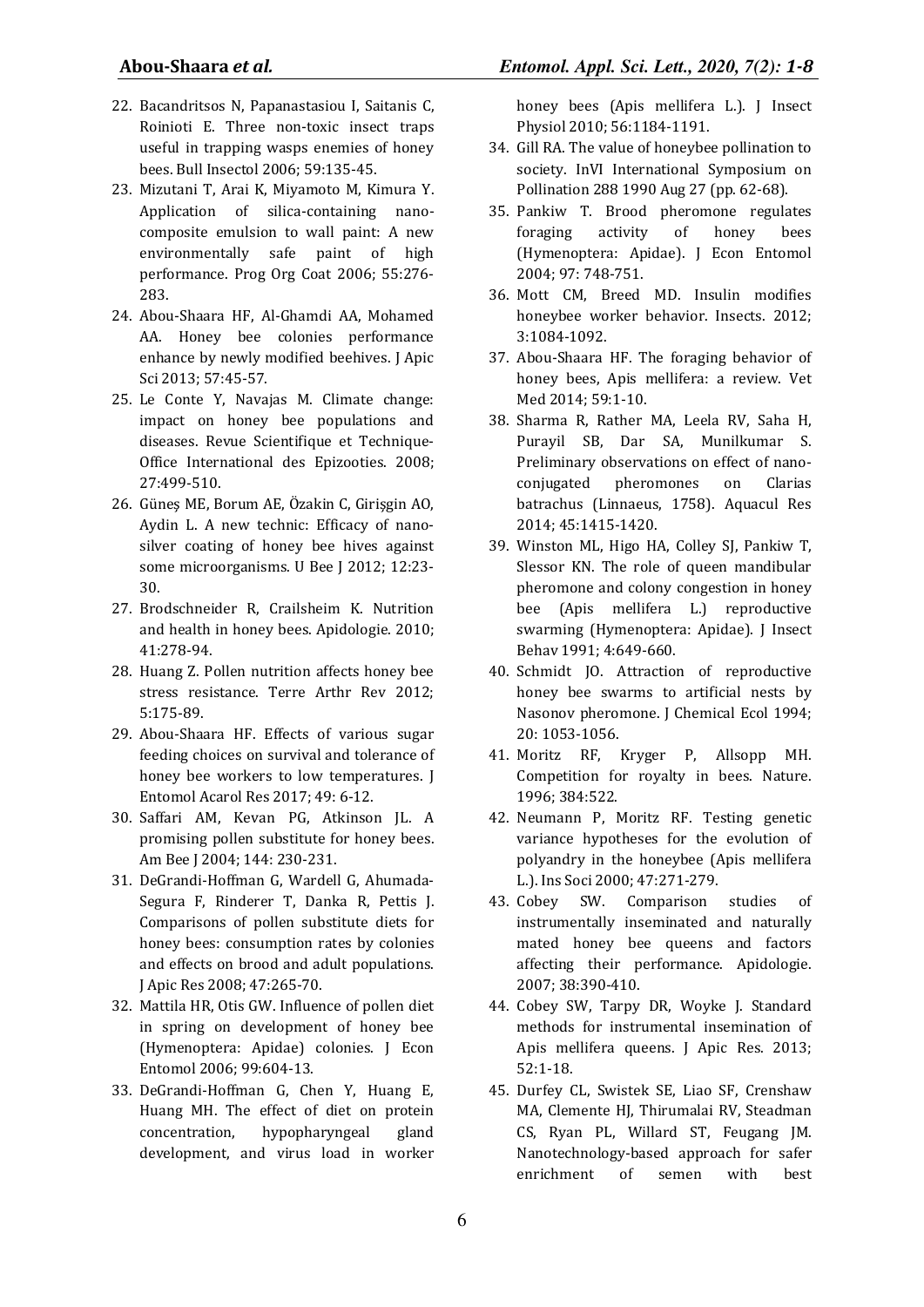spermatozoa. J Ani Sci Biotechnol 2019; 10:14.

- 46. Štiavnická M, Abril-Parreño L, Nevoral J, Králíčková M, García-Álvarez O. Noninvasive approaches to epigenetic-based sperm selection. Medical science monitor: Int Med J Exp Clin Res 2017; 23:4677.
- 47. Villemant C, Barbet-Massin M, Perrard A, Muller F, Gargominy O, Jiguet F, Rome Q. Predicting the invasion risk by the alien beehawking Yellow-legged hornet Vespa velutina nigrithorax across Europe and other continents with niche models. Biol Cons 2011; 144: 2142-2150.
- 48. Budge GE, Hodgetts J, Jones EP, Ostojá-Starzewski JC, Hall J, Tomkies V, Semmence N, Brown M, Wakefield M, Stainton K. The invasion, provenance, and diversity of Vespa velutina Lepeletier (Hymenoptera: Vespidae) in Great Britain. PLoS One. 2017; 12(9):e0185172.
- 49. Neumann P, Evans JD, Pettis JS, Pirk CW, Schäfer MO, Tanner G, Ellis JD. Standard methods for small hive beetle research. J Apic Res 2013; 52:1-32.
- 50. Neumann P, Pettis JS, Schäfer MO. Quo vadis Aethina tumida? Biology and control of small hive beetles. Apidologie. 2016; 47:427-466.
- 51. Ellis JD, Graham JR, Mortensen A. Standard methods for wax moth research. J Apic Res. 2013; 52:1-7.
- 52. Rome Q, Perrard A, Muller F, Villemant C. Monitoring and control modalities of a honeybee predator, the yellow-legged hornet Vespa velutina nigrithorax (Hymenoptera: Vespidae). Aliens. 2011; 31:7-15.
- 53. Demichelis S, Manino A, Minuto G, Mariotti M, Porporato M. Social wasp trapping in northwest Italy: comparison of different bait-traps and first detection of Vespa velutina. Bull Insectol 2014; 67:307-317.
- 54. Zaitoun ST. The effect of different Mediterranean plant extracts on the development of the great wax moth Galleria mellonella L.(Lepidoptera: Pyralidae) and their toxicity to worker honeybees Apis mellifera L.(Hymenoptera: Apidae) under laboratory conditions. J Food Agri Env 2007; 5: 289-294.
- 55. Dekebo A, Seokmin H, Jung C. Attractiveness of the Small Hive Beetle (Aethina tumida) to Volatiles from Honey bee (Apis mellifera) and Beehive Materials. J Apic 2017; 32:315- 26.
- 56. Dietemann V, Nazzi F, Martin SJ, Anderson DL, Locke B, Delaplane KS, Wauquiez Q, Tannahill C, Frey E, Ziegelmann B, Rosenkranz P. Standard methods for varroa research. J Apic Res. 2013; 52:1-54.
- 57. Anderson DL, Roberts JM. Standard methods for Tropilaelaps mites research. J Apic Res. 2013; 52(4):1-6.
- 58. Forsgren E, Budge GE, Charrière JD, Hornitzky MA. Standard methods for European foulbrood research. J Apic Res. 2013; 52:1-4.
- 59. Fries I, Chauzat MP, Chen YP, Doublet V, Genersch E, Gisder S, Higes M, McMahon DP, Martín-Hernández R, Natsopoulou M, Paxton RJ. Standard methods for Nosema research. J Apic Res. 2013; 52:1-28.
- 60. Ahmed AI. Chitosan and silver nanoparticles as control agents of some Faba bean spot diseases. J Plant Pathol Microbiol. 2017;8:2.
- 61. Fuselli SR, de la Rosa SB, Gende LB, Eguaras MJ, Fritz R. Antimicrobial activity of some Argentinean wild plant essential oils against Paenibacillus larvae, causal agent of American foulbrood (AFB). J Apic Res. 2006; 45:2-7.
- 62. González MJ, Marioli JM. Antibacterial activity of water extracts and essential oils of various aromatic plants against Paenibacillus larvae, the causative agent of American Foulbrood. J Inv Pathol 2010; 104:209-13.
- 63. Rosenkranz P, Aumeier P, Ziegelmann B. Biology and control of Varroa destructor. J Inv Pathol 2010; 103: S96-S119.
- 64. Abou-Shaara HF. Using safe materials to control Varroa mites with studying grooming behavior of honey bees and morphology of Varroa over winter. Ann Agri Sci 2017; 62:205-210.
- 65. Abou-Shaara HF. Calendar for the Prevalence of Honey Bee Diseases, with Studying the Role of Some Materials to Control Nosema. Korean J Appl Entomol 2018;57:87-95.
- 66. Borsuk G, Paleolog J, Olszewski K, Strachecka A. Laboratory assessment of the